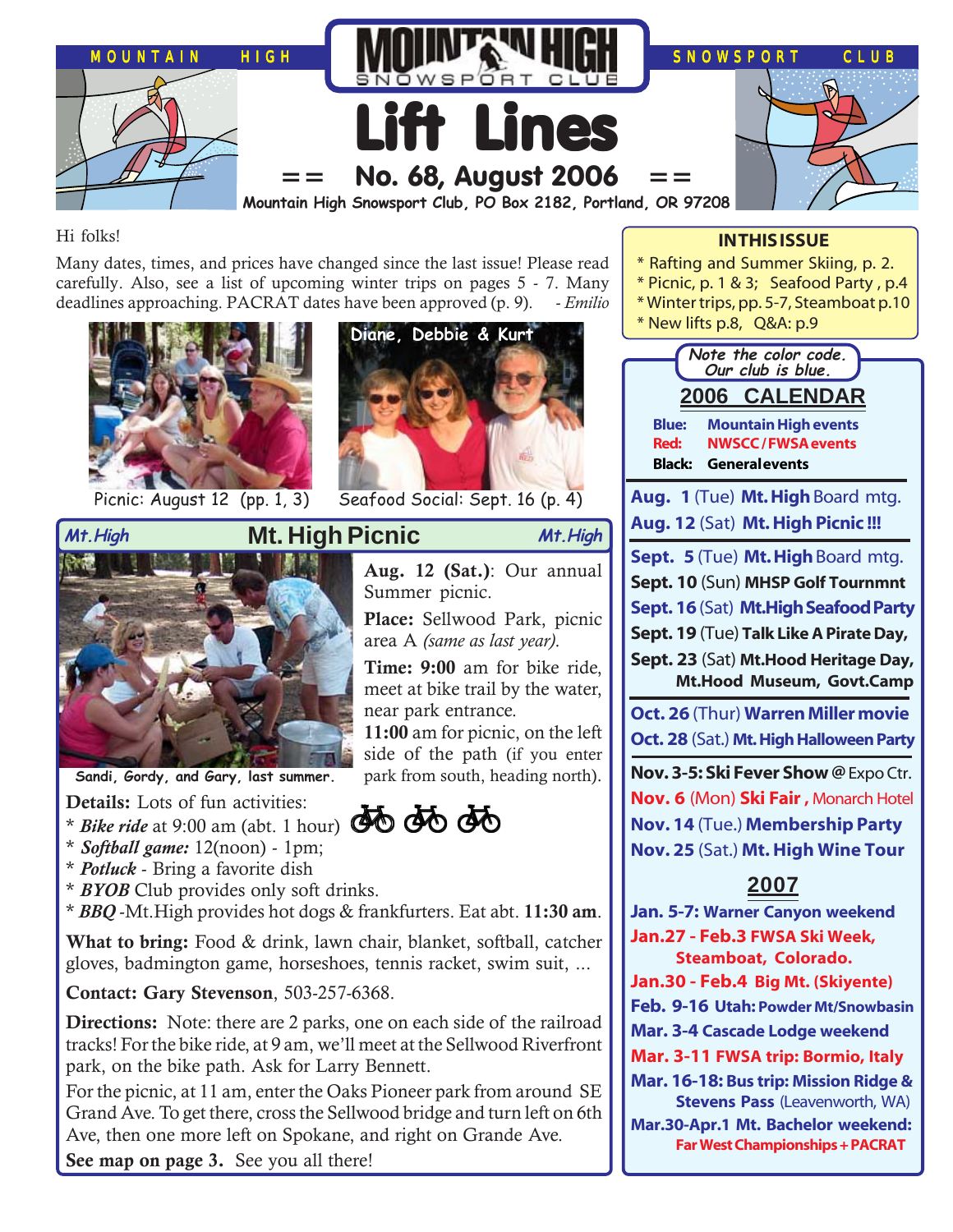### MOUNTAIN HIGH Recent Trips & Events SNOWSPORT CLUB

### *page 2 Lift Lines 68, August 2006*

# **Deschutes River Raft Weekend - Maupin OR** production and production of the state of the state of the state of the state of the state of the state of the state of the state of the state of the state of the state of the sta



**July 14-16, 2006.** (Friday - Sunday) This was our third annual rafting trip on the Deschutes. We camped out for 2 or 3 nights in the Maupin City Park, by the river.

We rafted on Friday and Saturday, using a variety of paddle boats, row boats and inflatable canoes. The weather was perfect. Everybody had buckets of fun!

Thanks to Violet Anderson for these photos.



**Mt.High**

### **Summer Skiing at Timberline**

**July 23, 2006.** (Sunday) How do you get relief from the oppressive heat on one of the hottest days of the year, with temperatures soaring to 106ºF? Simple! Go skiing!!! Timberline is open till Labor Day.

This was not an official club trip. Just a few of the "Mt. Hoodlums" PACRAT team racers who decided to cool off on the Palmer snowfield,

above Timberline.

We had great snow! It was so warm all night, that the snow

never froze, so we did not have to ski on ice early in the morning. The snow was perfect from the start, and it stayed good all day long, from 7:00 am to 1:30 pm (when the lifts close). As some of the snow has melted away from the slopes west of the lift, it created several islands of rock, with snow meandering between them, providing a playful challenge and a fun place to ski! Of course, the official ski terrain east of the lift was wide and smooth, and you could ski down the canyon almost all the way to the parking lot.

**Tom, Kurt, and Salah. Tom, Kurt, and Salah. Mt. Jefferson in the back. Mt. Jefferson in the back.**

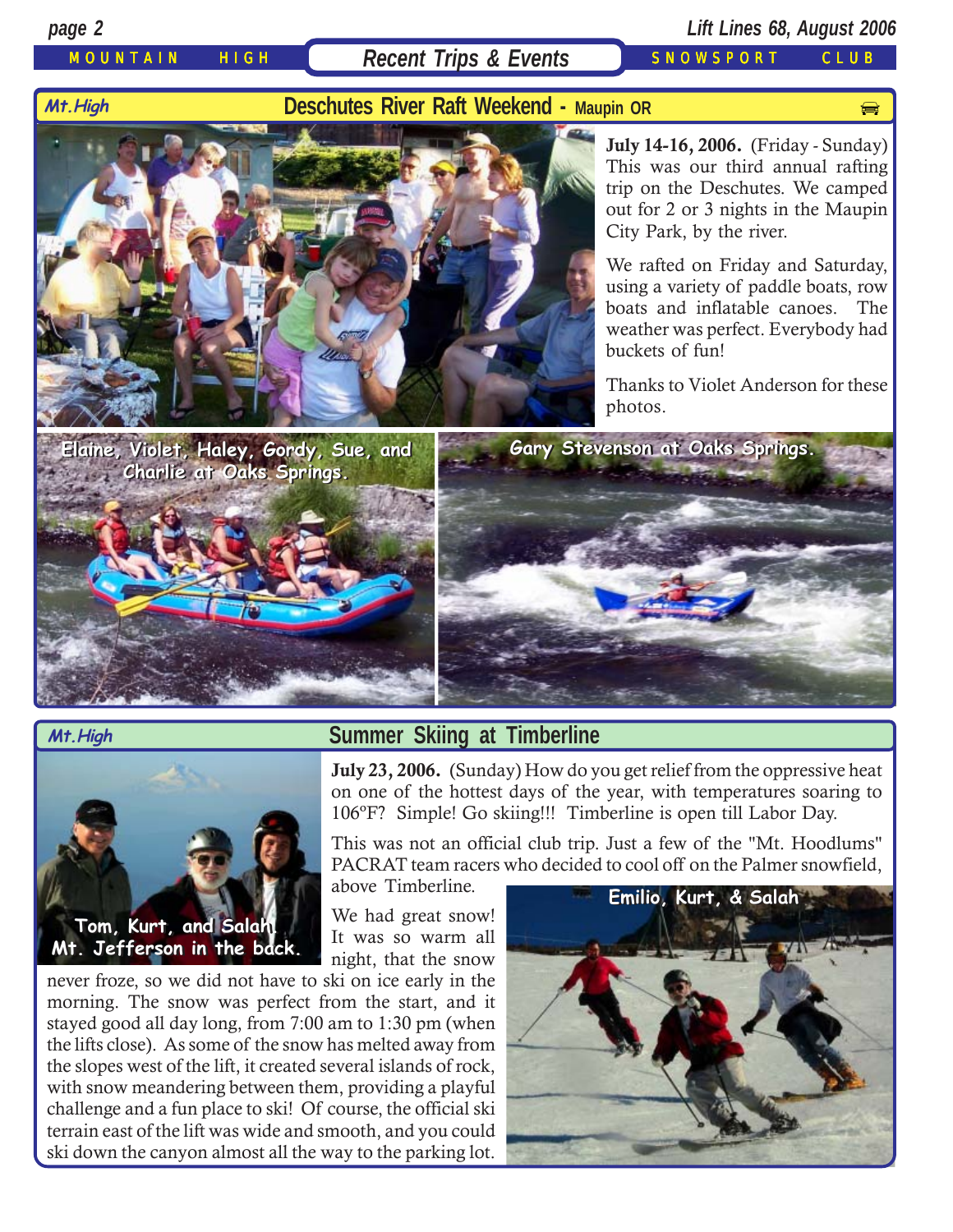

bridge

**Directions for bike ride:** From the Sellwood bridge (or Tacoma St.) turn north onto **6th Avenue**, then left on **SE Spokane St.** Go over the railroad tracks and immediately turn right onto Oaks Park Way. Parking lot will be on your left.

**Directions for picnic**: Enter the park from SE Grand Ave(which continues as a path into the park; or park in the north-east corner of the park, about a block north of the edge of the map above, off of 7th Avenue; or park on any of the side-streets.

### **Talk Like A Pirate Day**

**Sept. 19** (Tuesday) Avast! Me Hearties! Listen up ye buccaneers and saucy wenches! 'Tis time to talk like pirates of old. Why? Just for fun. Another reason: to fight global warming!!! Did ye notice how the number of pirates has decreased lately, as the planet got warmer? Maybe, if we talk like pirates, the planet will cool down!

### **Mt. High Halloween Party**

**Oct. 28** (Saturday) Meg Gadler has graciously offered to host this party. If you wish, you can come dressed as a pirate, and practice some of your pirate talk. Otherwise, just come and have some fun, and meet other club members. It's basically a potluck. Details in the next issue of your favorite newsletter.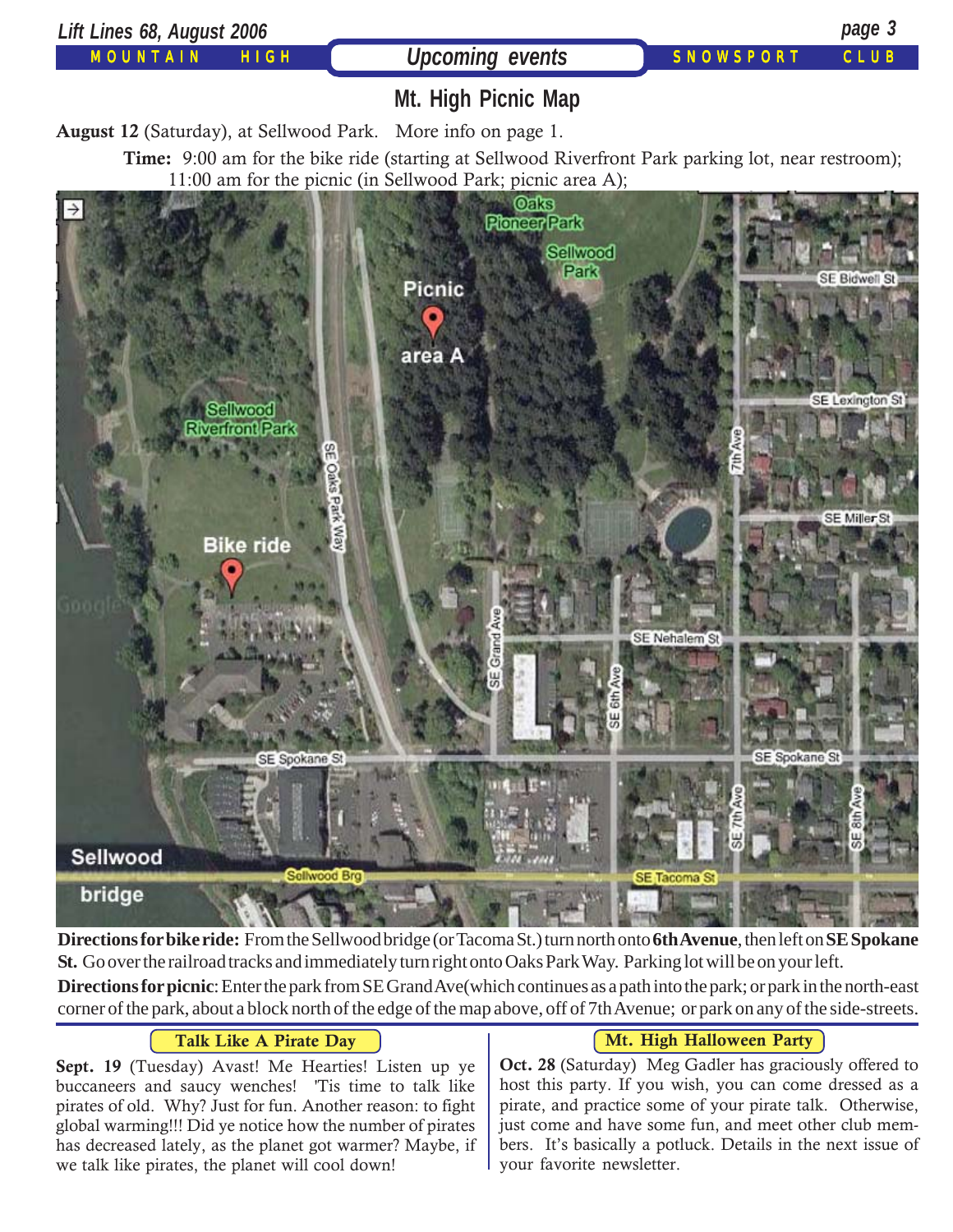### MOUNTAIN HIGH ( Upcoming Events ) SNOWSPORT CLUB

*page 4 Lift Lines 68, August 2006*

### Golf for the Mt. Hood Ski Patrol *- article by Meg Gadler, Ski Patroller & Mt. High member*



**Sept. 10** (Sunday) Every year at each ski location, hundreds to thousands of people need assistance from the **Mt. Hood Ski Patrol**. These people needing MHSP

help are your sons, daughters, husbands and wives and friends. Hey, it could be you too!

The **fully volunteered** MHSP depends on YOU, the skiers and boarders, to meet the operating expenses. Funds raised allow the MHSP to purchase medical supplies, defibrillators, back boards, access to life flight, radios, sleds and other **life saving** tools.



Please help us reach our fundraising goal this year by participating in our annual golf tournament **September 10**, at the Reserve Vinyards in Aloha.

### **Seafood Social Mt.High**

**Sept. 16 (Sat.)**: Annual End-of-Summer Party.

WHAT: Time for our traditional end-of-summer Seafood Social party. This time, for a change, we'll have it across the river, in Washington, and you'd be surprised how close it is to downtown Portland. Our host will be **Diane** and **Bob**. Did you know that Diane is Linda McGavin's sister?

|       | HOSTED BY: Diane Adkin & Bob Raemer |  |
|-------|-------------------------------------|--|
| DATE: | SATURDAY SEPT 16                    |  |
| TIME: | $6:30 \text{ pm}$                   |  |
|       | LOCATION: 2620 NW Cascade Street    |  |
|       | Camas, WA 98607                     |  |

CLUB PROVIDES: the main course: seafood / fish and soft drinks



YOU BRING: a side dish, appetizer, or dessert, & libations of choice.

Please RSVP to: Diane Adkin: **[dadkin@attglobal.net](mailto:dadkin@attglobal.net)**

The **Mt. Hood Ski Patrol** is the beneficiary of this charity Golf Tournament, sponsored by **Jelly Belly**.

**Location:** The Reserve Vineyards & Golf Club, 4747 S.W. 229th, Aloha, Oregon 97007.

Check in at 6:45 am. Shot-gun start at 7:30 am. Prizes, hosted lunch, raffle, and silent auction. More info at: **[www.mthoodskipatrol.org/golf/2006/](http://www.mthoodskipatrol.org/golf/2006/)**

Contact: Pat Stevens, Golf Benefit Committee, (503) 293-6896 or **[pat@sdeltd.com](mailto:pat@sdeltd.com)**.

### Visit us at: **[www.mthoodskipatrol.org](http:// www.mthoodskipatrol.org)**



Meg (on the left) during a practice session.

 $\bigoplus$  $\bigoplus$  $\bigoplus$ 

### **Warren Miller movie & Ski safari**



**Oct. 26** (Thur.) - Movie night! Warren Miller's latest movie, "**Off the Grid**" comes to town. Let's do dinner, as usual, at "**Madison on 5th**" and then go see the movie. For now, just put it on the calendar,

[since we still don't know the price. But, eventually, we'll](http://beavercreek.snow.com/winterhome.asp) buy group discounted tickets for all who want to join us. \* \* \*

**[Nov. 24-27, 2005. -](http://beavercreek.snow.com/winterhome.asp)** Canadian Ski Safari (Or, it could be done later, in April 2007)



All those who go see the new **Warren Miller movie** usually get some free lift tickets. Maybe even 7 tickets!

Last year, 4 of the tickets were to Canadian ski areas. We carpooled there in early December, but Thanksgiving may be a good time too. Destination? Wherever Warren Miller takes us this year! Probably Canada.

This is one of our least expensive trips! 4 days for about **\$200 - \$275** (for lodging and gas). The skiing is free. This year, we might stay in one place for more than one day.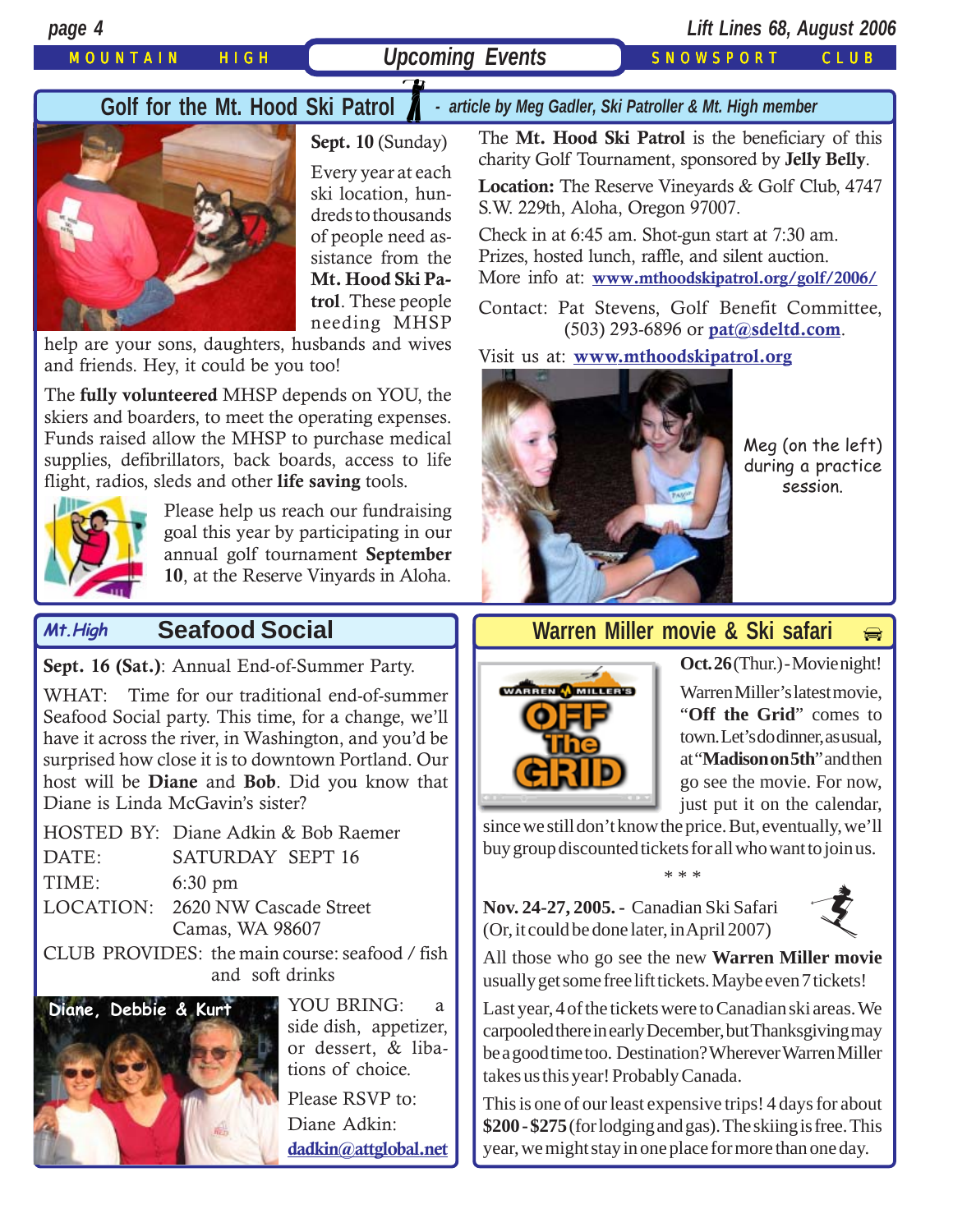

ski areas: Mission Ridge and Stevens Pass.

More info will be posted on our web site, and the **[NWskiers.com](http://www.nwskiers.org/)** web site. Contact **Steve Coxen**, 503-679-9022, email: **[sacoxen@aol.com](mailto:sacoxen@aol.com)**.

### **Warner Canyon Weekend Mt.High**

### **Jan. 5 - 7, 2007.**

We discovered Warner Canyon as an excellent place for powder skiing, mainly as a result of the Ski Oregon

*you can only join the trip if you pay extra for one of the special rooms (double occupancy only).*



Challenge last season. Let's visit again this winter.

This will be totally informal. It's not an official "trip", but a simple road trip, either carpooling or caravaning down there. If there is enough interest, we might consider hiring a bus. Otherwise, we'll just drive.

Since Warner Canyon is closed Monday - Thursday, the best time to visit (for fresh tracks) would be on a **Friday**, if you can take the day off. We could drive there on Thursday evening, after work. If not, we could leave Friday evening.

Take Hwy 97 past Bend. At La Pine, take Hwy 31 to Lakeview.

After skiing at **Warner Canyon** on Friday/Saturday, we could drive only half-way home, and ski at **Hoodoo** on Sunday. We'll be home Sunday evening.

If you are interested, please contact **[Emilio](mailto:Emilio2000@earthlink.net)**, 503-378-0171.

### **FWSA FWSA 2007 Ski Week**  $\star$ **FWSA**

# **Steamboat Colorado**

**Jan. 27-Feb. 3** The biggest trip of the year, with clubs from all far West-

ern States participating. The Northwest now has only 36 spots allocated. About 20 are already taken. Son only about 16 remain!!! Steamboat is home to former Olympian - Billy Kidd, and home to champagne powder.

**Price:** \$850 without air.

Price includes 7 nights lodging (dbl occ.), 5 days' lift tickets, Welcome party, Mountain Picnic, 3 races, Farewell Party, and much, much more. Initial deposit of \$250 being accepted now.

See details on page 10. **Contact: Rod Robinson,** 1- 541-344-7170, **[rdrobinson@aol.com](mailto:rdrobinson@aol.com)**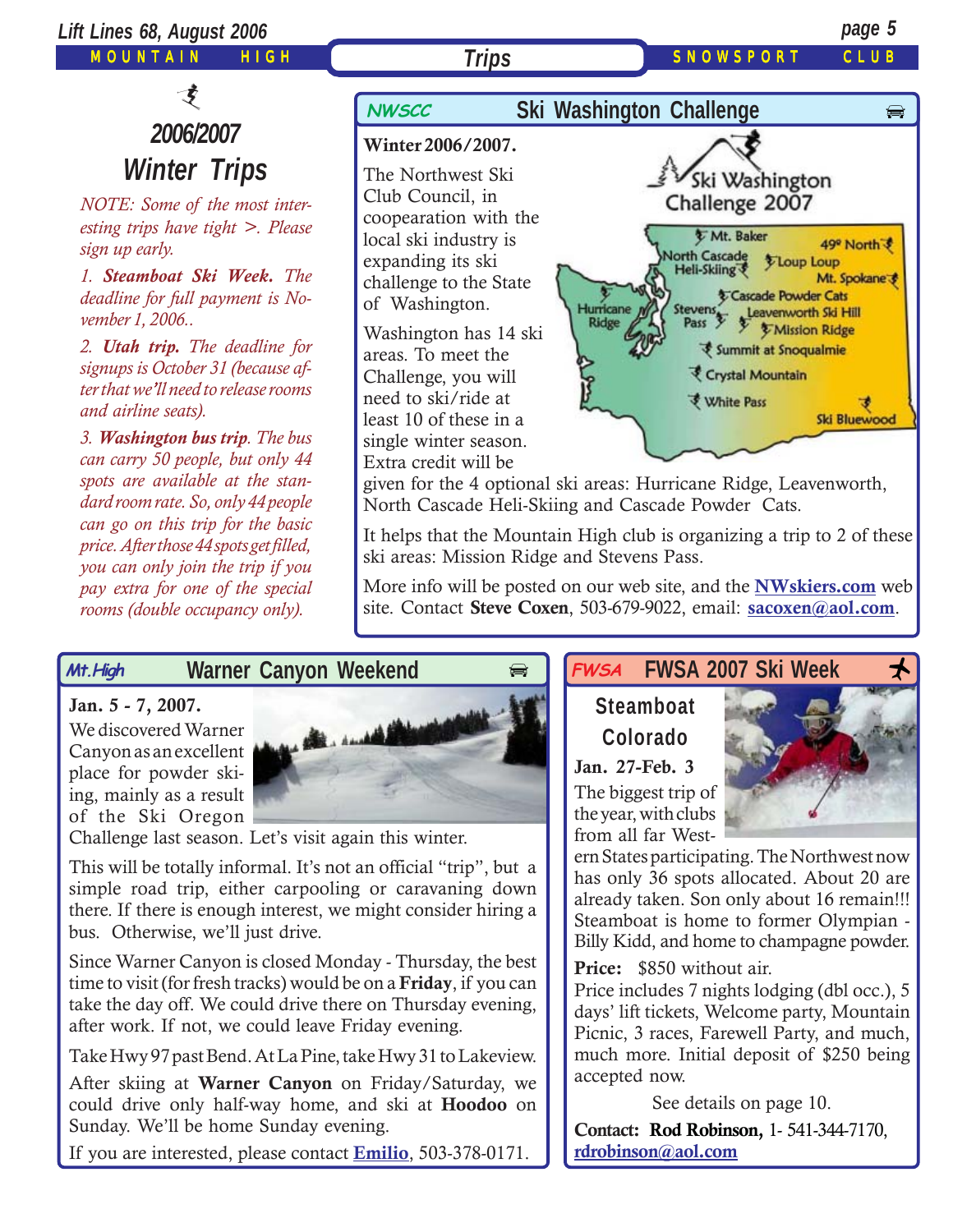

For a **land-only option** (without airfare) please subtract \$**250**. If you don't need to join in the car rental, subtract \$**130**.

Emilio & Linda are working on this together. Emilio for the shorter trip, Linda for the longer one. Linda is the overall trip leader. Contacts:

**Emilio:**1-503-378-0171 or email: **[info@mthigh.org](mailto:info@mthigh.org)**.

**Linda:** 503-412-3531, or email: **[Trips@mthigh.org](mailto:Trips@mthigh.org)**.

To reserve your spot, send a \$**500** deposit, made out to **Mountain High Snowsport Club**, and mail it to Mountain High Snowsport Club, PO Box 2182, Portland, OR 97208.

Remember to indicate which trip you are signing up for: 4 days or 7 days, and whether you are flying with us.

**NOTE:** It is important to sign up early. There's a lot of interest in this trip. First come, first served. All deposits must be in by **Oct. 31**, or air and lodging spots may need to be released. Final payments by **Dec. 10, 2006.**

Details in **[flyers](http://www.mthigh.org/Trips.htm#Bormio)** on our web site.

**Deposit: \$200** to Far West Ski Association, c/o Norm Azevedo, 901 Sousa Dr., Walnut Creek, CA 94597-2922.

**Contact** Norm at 1-925-944-9816 or **[fwsatravel@sbcglobal.net](mailto:fwsatravel@sbcglobal.net)**.

**Powder Mt.:** 2,000' vertical, and 5,500 acres (the largest in the U.S.) 1 Express Quad, 1 Fixed Quad, 1 Triple, 1 Double. Snowcat ride: \$8.

**Snowbasin:** 2,9590' vertical, and 2,800 acres. 1 Tram, 2 Gondolas, 1 Quad, 4 Triples, 1 Double.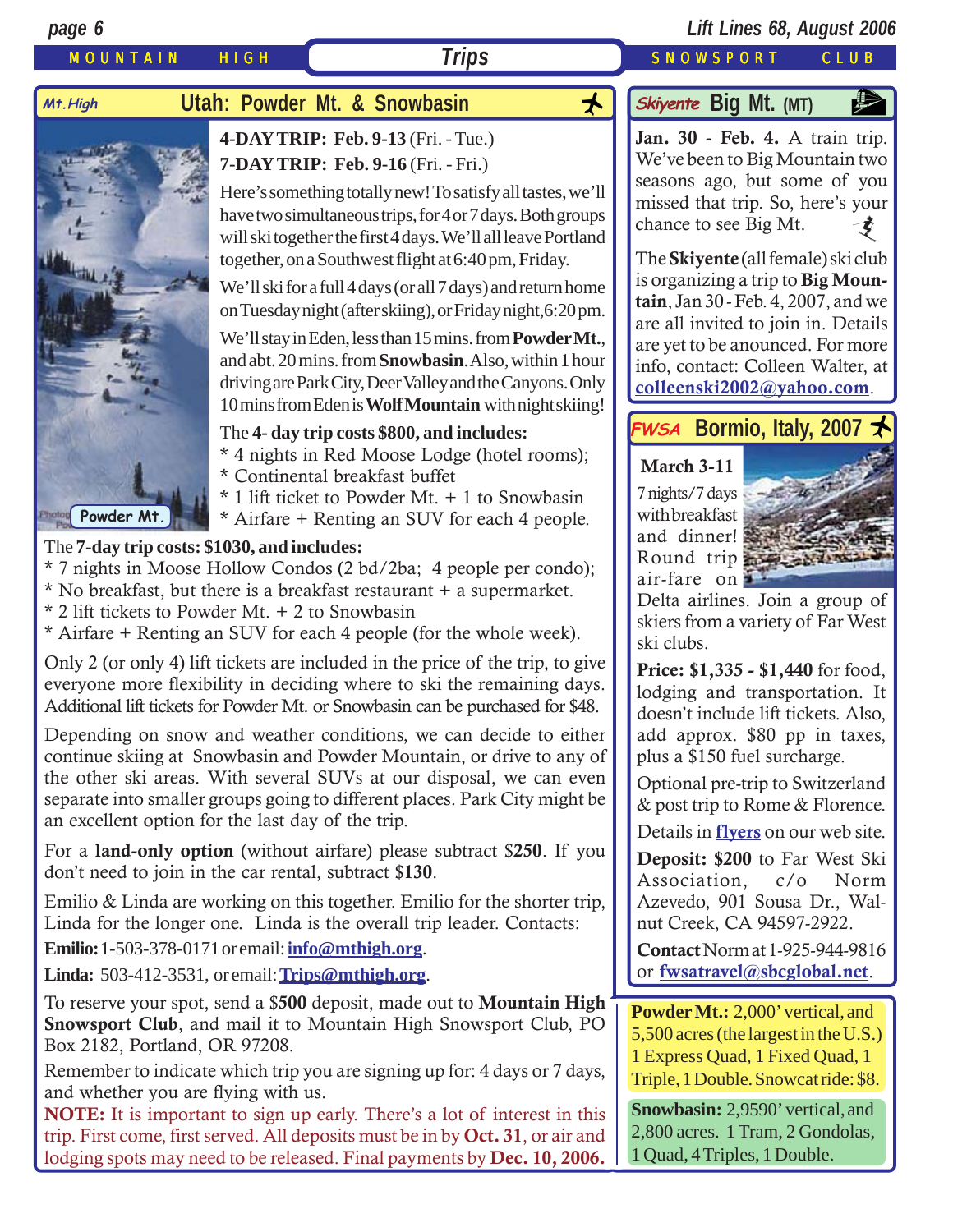### *Lift Lines 68, August 2006 page 7*

### MOUNTAIN HIGH

# Mt. High **Cascade Lodge**

**March 3-4 2007.**

2days/ 1night at the friendly



Cascade Lodge in Government Camp.

We'll ski both days, Saturday and Sunday, most likely at Ski Bowl, just across the street!

In the evening, we can party at Charlie's (also just across the street)!

**Price:** Only **\$17** for lodging per night (in bunk beds). This is a special introductory guest rate for local ski club members.

**Contact** Rich Rizk, 503-641-6048, **[Rich@RizkLaw.com](mailto:Rich@RizkLaw.com)**, or Emilio Trampuz, 1-503-378-0171 or **[info@mthigh.org](mailto:info@mthigh.org)**.

### **See the Wabbit?**



Can you spot the rabbit in this photo? It was taken by Julie Blenn during our **Canadian ski safari**, in December 2005.

*Check our web site for trip updates [www.mthigh.org/Trips.htm](http://www.mthigh.org/Trips.htm).* Many will come to

# **"Say WA" bus trip** And Alleman Wand Alleman Alleman Alleman Alleman Alleman Alleman Alleman Alleman Alleman Al

# **Mission Ridge & Stevens Pass**

*Trips*

**March 16-18.** 2 days/ 2 nights. The bus trips are usually our club's best and most fun events. You don't have to miss any work days, as this is just a weekend.

We will leave Friday around 5 pm, and return Sunday night. We'll visit:

1. **Mission Ridge**, with a new express lift World War II bomber that crashed on the mountain! 2.200' vertical. 1 Express Quad, 3 Doubles.



installed last season. You can ski by a **Harry & Emilio @ Mission Ridge**

2. **Stevens Pass**, lots of tree skiing, front and back + lots of cruisers!

1,800' vertical, served by 3 Quads, 4 Triples, 3 Doubles.

**Lodging:** Both nights, we'll stay in the charming town of Leavenworth. We have booked almost the entire Obertal Inn, just for us! Most rooms have 2 queen beds, some have 1 king bed. There are also 2 Fireplace Suites and 2 Jacuzzi Suites. If a couple wants to book one of those suites, each **person** would pay an extra \$42 for a Fireplace Suite or \$64 each for a Jacuzzi Suite. First come, first served. Reserve your's soon!

An "expanded continental breakfast" is included.

**Price:** Only **\$200** for lodging and transportation, plus approx. **\$38** per lift ticket (exact price tba later). We will be getting deeply discounted lift tickets at the hotel.

The trip price is based on 26 people. For each 2 people that sign up over that number, the price for everyone will go down by \$4 . (For example, at 32 people it would cost \$188 each, and at 42 people it would cost only \$168 each!) So, let's make sure everyone goes on this trip!

Contact: **[Linda McGavin](mailto:Trips@mthigh.org)** (trip leader) or **[Emilio Trampuz](mailto:info@mthigh.org)** (co-captain).

Reservations: Send a \$100 deposit made out to **Mountain High Snowsport Club**, and mail it to Mountain High Snowsport Club, PO Box 2182, Portland, OR 97208.

Remember to specify if you want one of the special rooms. **NOTE: Only 44 spots available at the standard rate. After those 44 spots get filled, you'll only be able to sign up for the more expensive rooms** (double occupancy only)**.** P.S. In case you didn't know, "Say WA" is Washington's new slogan.

## **Mt. Bachelor Weekend / FWSA Championships**



Bend just for fun!

**Mar. 30 - Apr. 1.** Multiple events. Our last PACRAT race of the season on Sunday. The Far West Championships will have a Slalom on Saturday and a GS on Sunday. All PACRAT racers can enter both races. We'll all drive to Bend. Activities at the Riverhouse.

⊜

Emilio,1-503-378-0171, **[info@mthigh.org](mailto:info@mthigh.org)**

### SNOWSPORT CLUB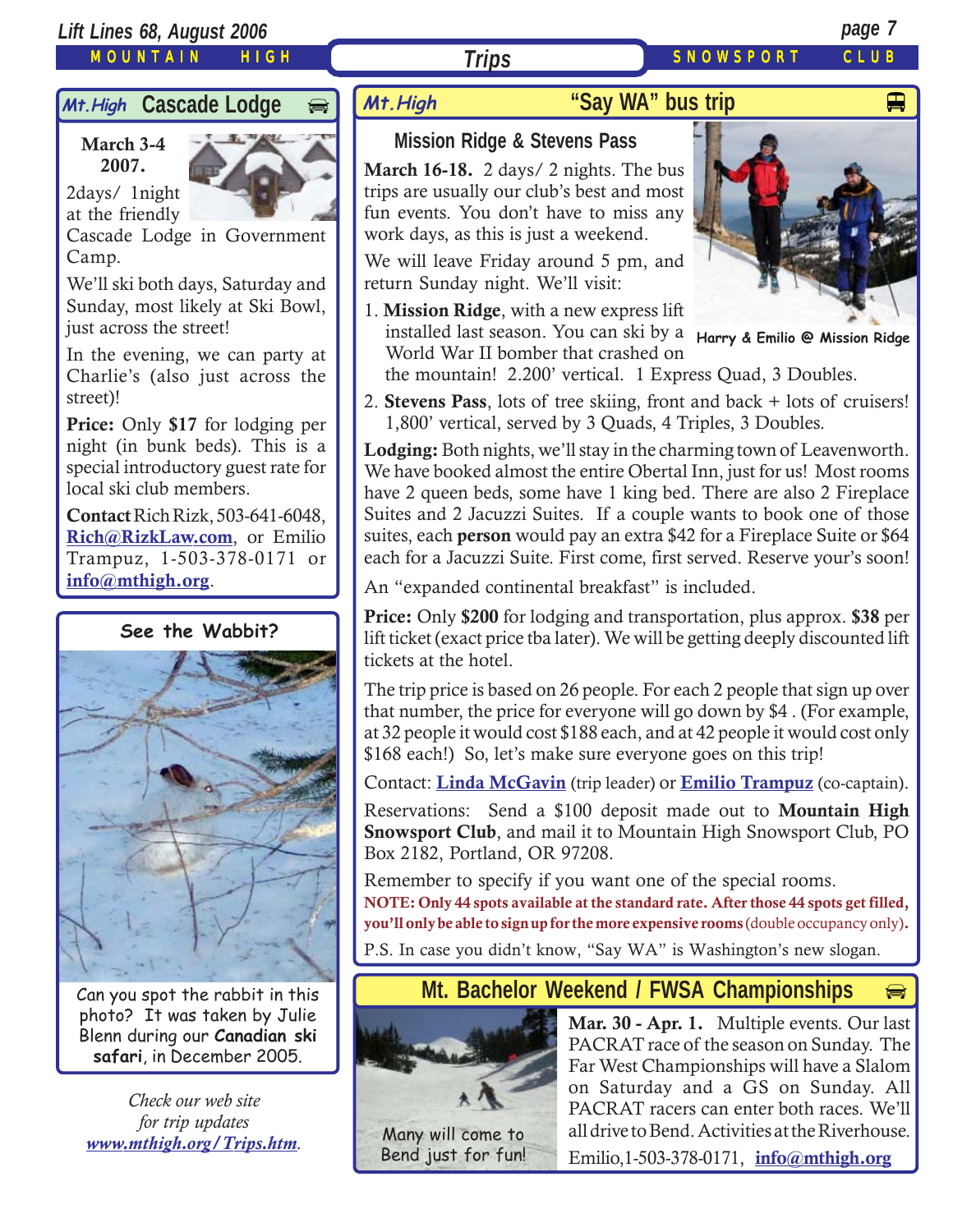### *page 8 Lift Lines 68, August 2006*

### **What's New at Ski Areas!**

Several ski resorts are building new express lifts!

**Timberline** has begun cutting trees for the new trails as of July 2006. The new lift will not be ready for this upcoming season, but should be in service for the 2007/08 season.

The new lift's top station will be right next to the bottom of the Magic Mile, and the trails will go lower than the lowest point of Pucci, opening new trails between Stormin' Norman and Pucci.

The upper parts of the existing Glade and Alpine trails (which both descend to Government Camp, but are currently not patrolled) will be used.

Note: This is **not** the new gondola that had been rumoured earlier,

MOUNTAIN HIGH **Ski Area News** SNOWSPORT CLUB **Timberline Express Timberline Chairlift Proposal** Lodge Legend **Existing Chastin Proposed Chamit** Proposed Trail modest Glading Timberline

which might some day follow the Glade Trail all the way down to Government Camp, to provide extra parking space at Government Camp, so people would not need to drive all the way up to Timberline.



**Silver Star** (British Columbia) has added a new lift last season - in the Silver Woods area. For this season, it is adding yet another lift, in the Attridge area - which used to be a hidden powder stash for the locals on the far left of the front side of the mountain.

**Big White** (Silver Star's big brother area) is also adding a new express lift for this season. It will parallel the Ridge Rocket Express, but slightly more to the left. Big White has also added the Cliff Chair 2 seasons ago, to serve a steep back bowl (see photo). Due to lack of early snow, we have not skied that bowl yet, on our ski safaris. Maybe it's time for another mid-winter trip to Big White!

**Whistler** (B.C.), as of May 2006, is building "Piccolo", a high speed quad to serve a bowl left of the Harmony bowl. It's a little travelled area, because it's hard to find the Burnt Stew access, where Emilio found untouched powder on the last day of our trip to Whistler in April 2004. This lift opens up 1,000 new acres.





**Powder Mountain** (Utah), famous for it's powder and slow lifts, is adding its first Express quad, the Hidden Lake Express, for this season - 06/07.

**Mission Ridge** (Washington) has replaced it's main lift with an express last season, but none of us (excpet Linda and Bruce) have had a chance to ride it yet. So, this will be a new experience for most of us on this year's bus trip to Washington (in March 2007).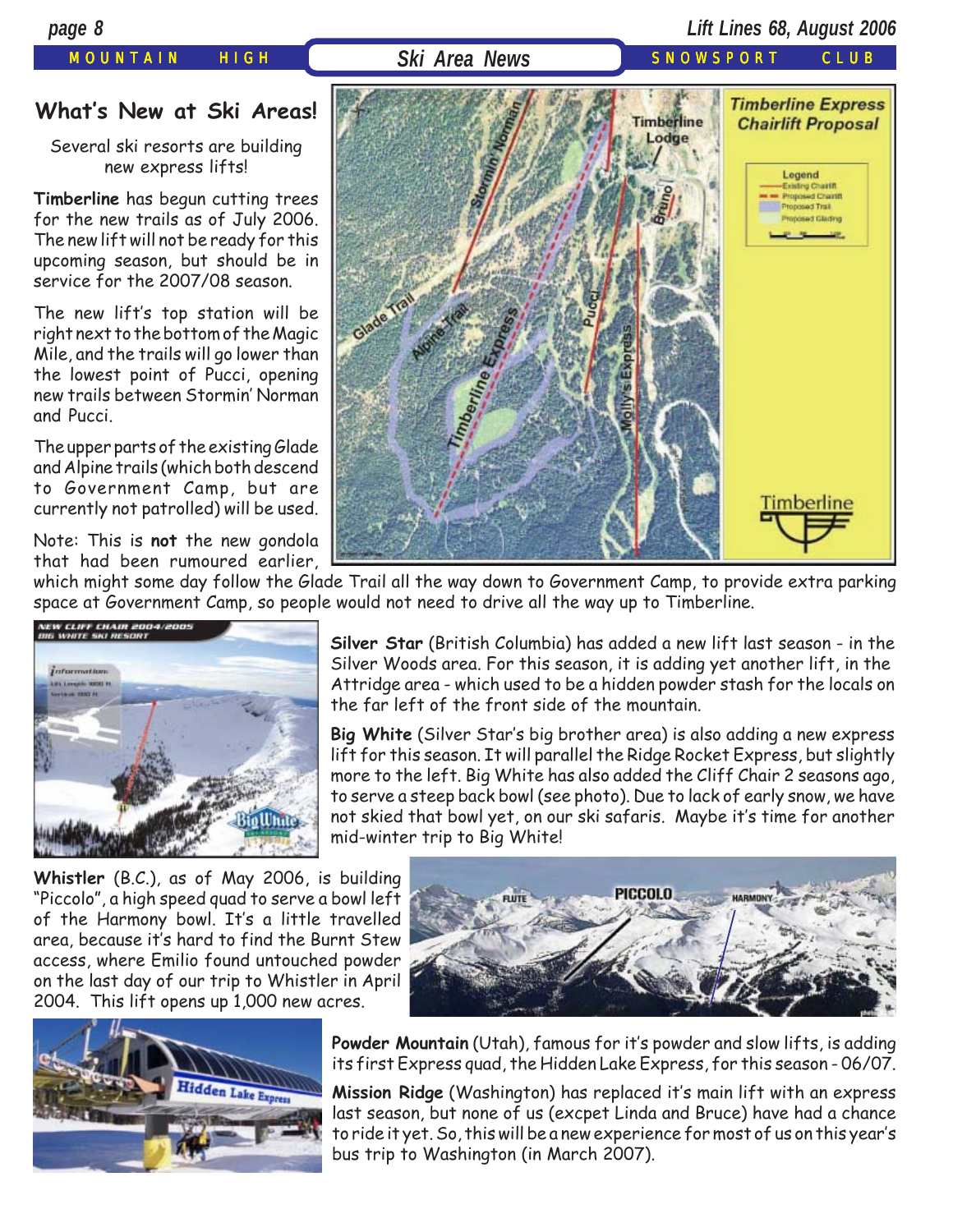*Lift Lines 68, August 2006 page 9*

MOUNTAIN HIGH

**PACRAT and NWSCC News** SNOWSPORT CLUB



The PACRAT race dates for next season have been confirmed. Also, **for all future years,** we'll try to keep the exact same weekends, so we will always know in advance when the races will be held, and thus plan our ski trips around it.

Note that these are all standard dates. Only the 5th race at Mt. Bachelor is an exception this year.

| Race Weekend              | Date          | <b>Place</b>       |
|---------------------------|---------------|--------------------|
| 1. 2nd Sunday in January  | $1 - 14 - 07$ | Timberline         |
| 2 4th Sunday in January   | 1-28-07       | <b>Meadows</b>     |
| 3. 3rd Sunday in February | 2'18'07       | Ski Bowl           |
| 4. 2nd Sunday in March    | $3 - 11 - 07$ | <b>Meadows</b>     |
| M. 4th Sunday in March    | $2 - 25 - 07$ | <b>Meadows</b>     |
| 5. 1st Sunday in April    |               | 3-31-07* Bachelor* |
| R. 2nd Friday in April    | 4-13-07       |                    |
|                           |               |                    |

 $M = M$ akeup race (only if another one is cancelled).

 $R =$ Rat Attack (the Awards party)

**\* Exception:** This year, the 5th race will exceptionally be held on **Saturday, March 31, 2007**, at Mt. Bachelor, because it will be combined with the Far

West Championships. Most other years, the 5th race will be held on the 1st Sunday in April, at **Mt. Hood Meadows**.

The final and most accurate dates will always be posted on the PACRAT web site at: **[www.pacrats.org](http://www.pacrats.org/)**.



### **NW Ski Club Council**

Our club is affiliated with the **NWSCC**, so we are all members. Go to the **NW Ski Club Council** web site:



**FE** 

[www.nwskiers.org](http://www.nwskiers.org/) to check out member benefits, trips info, and more. You can also sign up for an **email group** for regular updates.

The **NWSCC** meets every 3rd Wednesday of the month at 7 pm, at the **Round Table Pizza**, 10070 SW Barbur Blvd., Portland. 503-245-2211.

These meetings are open to everyone. There is often a guest speaker, and you get to hear what's happening in other local ski clubs. The next meeting is **August 16**.

# **Mt. High Letters**

**Q The flight to Utah was supposed to be on Delta. Now it says Southwest. Why?**

**A** Unfortunately, Delta has decided to black out the whole weekend around President's Day, meaning that the tour operators cannot sell group tickets for that period. This means we would either have to shorten the trip to only 6 days and go home on Thursday, or we need to switch airlines and keep the trip at 7 days. We decided to go with Southwest Airlines for a full 7 days.

**Q I hear they started clearing some trees for the new lift at Timberline. If all they needed was a few trees out of the way you should have said something, I would have been glad to make a few runs "in the trees" where they wanted runs! I knock over a bunch of those dang things every year! I'm the only skier I know that has to file an EIS (Environmental Impact Statement) before I go skiing! -** *Bruce*

**A** Yes, Bruce, we remember your close encounter<br>with the trees on Brundage Mountain last year. We'll recommend your services to Timberline. But, if you pull this stunt on a trip agin, we'll wring your neck!!!

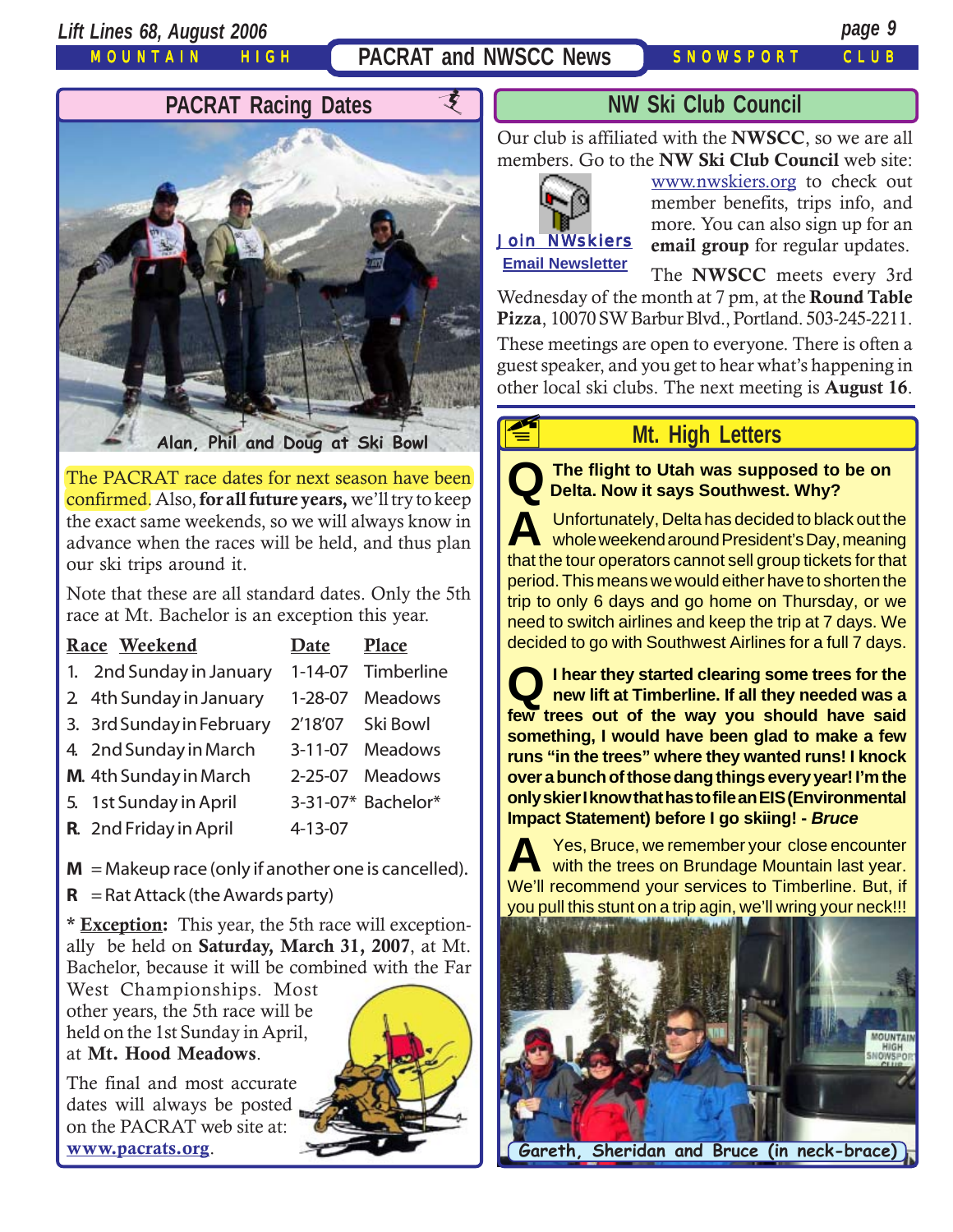## MOUNTAIN HIGH **FWSA - Far West Ski Assoc.** SNOWSPORT CLUB

### **Far West Ski Association FWSA FWSA FWSA Ski Week**

The Far West Ski Association (to which we all belong) organizes at least 2 big trips each winter:

a) A **National Ski Week** - this year to **Steamboat**, Colorado, January 27 - February 3, 2007. See more info in the next column on this page.

b) A **European trip** - this year to **Bormio**, Italy, March 3 - 11, 2007. See page 6.

## *NEXT SKI WEEK AT WHISTLER*

The next Far West Ski Week, **January 19-26, 2008**, will be at **Whistler/Blackcomb**. Jot that down. We'll havethe opportunity to try the new Piccolo express lift (see page 8), and to preview the slopes of Whistler and Blackcomb mountains before the Winter Olympics, to be held in 2010.

## *FAR WEST RACING ASSOCIATION*

FWRA is the racing arm of FWSA. Every winter, it organizes at least 2 major racing events:

a) **Three races** (a qualifier, a slalom, & a GS) during the Far West **Ski Week** (this year in Steamboat).

b) **The Far West Championships**, usually in April, and most often held at Lake Tahoe ski areas, but this coming season, the Championships will be held at Mt. Bachelor, March 30 - April 1, 2007. All our PACRAT racers automatically qualify for the Far West races, if they wish to participate.

## *FWSA Leadership*

Considering that **Mountain High** is only one of over a hundred clubs represented by the Far West Ski Association, it is pretty impressive that 3 of the top FWSA officials are members of our club.

**Randy Lew** is the FWSA President.

**Debbi Kor-Lew** is VP of Marketing

**Steve Coxen** is chairman of the Board of Trustees.. More info on the FWSA web site: **[www.fwsa.org](http://www.fwsa.org/)**.







Randy Lew Debbi Kor-Lew Steve Coxen

**Jan 27 - Feb 3,2007.** The biggest ski party in the West is the annual Far West trip, involving dozens (if not

hundreds) of ski clubs throughout the Western States (OR, WA, ID, NV, CA, AZ, NM). See the FWSA web site: **[www.fwsa.org](http://www.fwsa.org/)**.

**FWSA FWSA**

**36** spots are reserved for Northwest skiers. **26** are already taken. Only **10 spots** left! So, hurry up and sign up!

The phrase "champagne powder snow" was coined at Steamboat. With 20 lifts serving 143 trails, 3,600 vertical feet, and nearly 3,000 skiable acres, Steamboat provides a variety of terrain for every level of skier. Steamboat's six peaks are filled with groomed cruisers, bumps, steep, open meadows and legendary tree skiing.

**The price** (yet to be finalized) of abt. \$**850** includes:

- \* FWSA lodging (double occupancy);
- \* FWSA amenity package (all kinds of goodies);
- \* Lodging at The Lodge at Steamboat, located just 200 yards from the gondola;
- \* Welcome Party, Après Ski Party, Mountain Picnic, Farewell Awards Party;
- \* 3 Races; and
- \* 5 of 7 day Lift Tickets.

NOTE: Air & ground transportation is not included.

Plan now and reserve your spot by making a \$100 deposit! Deposits are fully refundable till June 30th.

### **Payment Schedule**:

July 1st – \$250 due, September 1st - \$350 due and November 1st – remaining balance due.

**Trip cancellation policy**: Cancellation from July1st until September 1st will result in a \$25 cancellation fee, cancellation between September 2nd and November 15th will result in a \$100 cancellation fee. NO REFUNDS after November 15th.

Please make your checks payable to: **Northwest Ski Club Council**, P.O. Box 1915, Portland OR 97207.

Contact **Rod Robinson** 541-344-7170, **[rdrobinson@aol.com](mailto:rdrobinson@aol.com)**

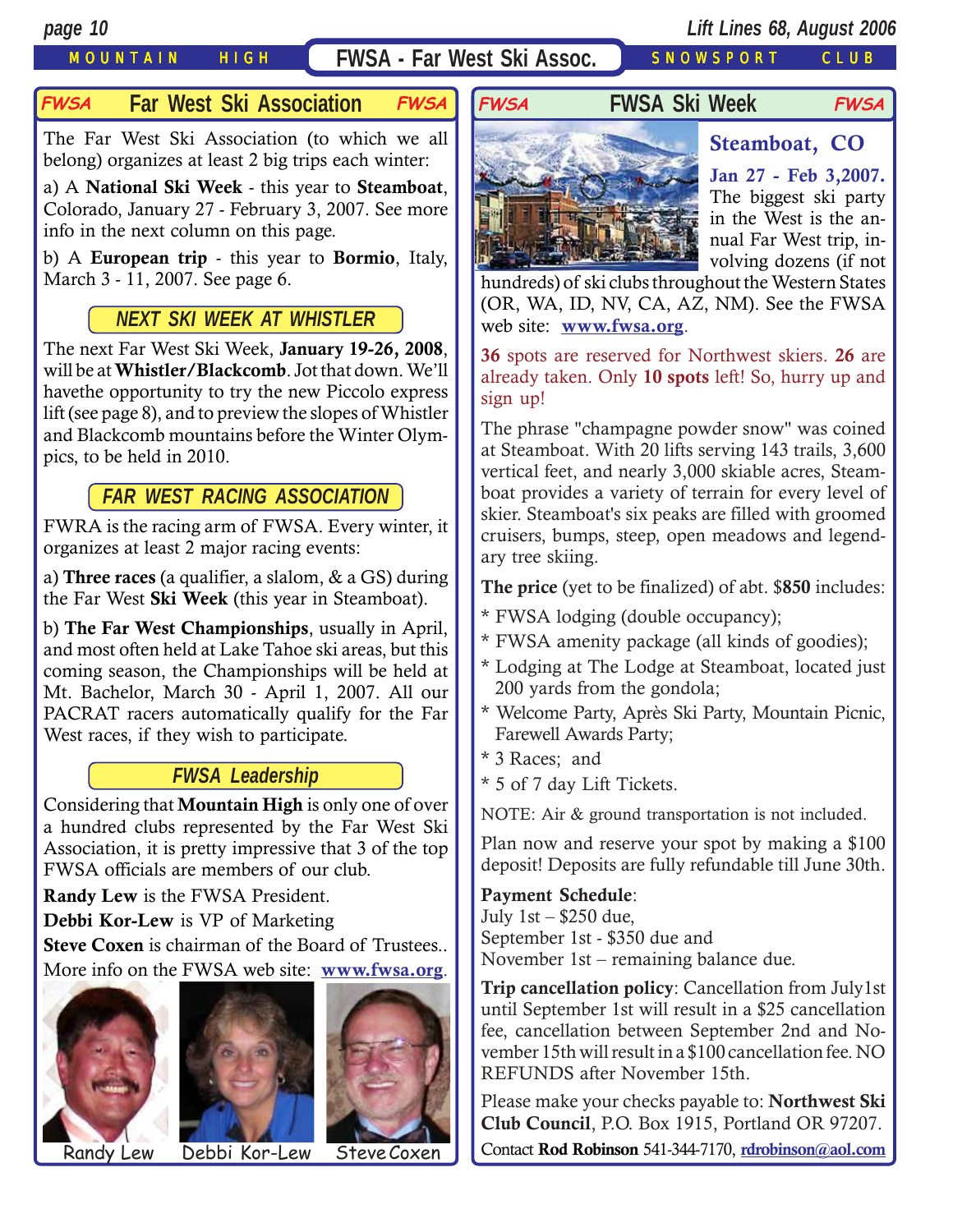| Lift Lines 68, August 2006                                               |             |                                                                                                                                                                                                                                                                                                                                                                                                                                                                                                                                               | page 11                                                                                                                                                                                                                                                                                          |
|--------------------------------------------------------------------------|-------------|-----------------------------------------------------------------------------------------------------------------------------------------------------------------------------------------------------------------------------------------------------------------------------------------------------------------------------------------------------------------------------------------------------------------------------------------------------------------------------------------------------------------------------------------------|--------------------------------------------------------------------------------------------------------------------------------------------------------------------------------------------------------------------------------------------------------------------------------------------------|
| <b>MOUNTAIN</b>                                                          | <b>HIGH</b> | <b>Club info</b>                                                                                                                                                                                                                                                                                                                                                                                                                                                                                                                              | <b>SNOWSPORT</b><br>CLUB                                                                                                                                                                                                                                                                         |
|                                                                          |             | <b>Cookbook for Skiers!</b>                                                                                                                                                                                                                                                                                                                                                                                                                                                                                                                   | <b>Mountain High</b><br><b>Meeting</b>                                                                                                                                                                                                                                                           |
| DOWNH44-<br><b>SKITTNTE SKI CLOB</b><br><b>Dúth Anniversary Cookbook</b> |             | The Skiyente Ski Club has prepared a wonderful cook-<br>book, based on their experiences in the kitchen and on<br>the slopes. When you are skiing you need to eat properly!<br>The book is called Downhill Delights. It costs \$10, plus<br>\$2 for shipping. Send your name, address, phone number<br>and a check for \$12 payable to Skiyente Ski Club. Mail<br>it to: Skiyente Ski Club, PO Box 56342, Portland, OR<br>97238. Contact Louise DuFresne, skiarad@aol.com.<br>You can also find the book at <b>Valian's ski shop</b> in Govy. | First Tuesday of the month.<br>Sept 5 (Tues.): Open to all who want<br>to get more involved with the club. An<br>organizational meeting to plan future<br>events.<br>Gather at 6:30 pm. Start at 7 pm.<br>Location: Round Table Pizza, 10070<br>SW Barbur Blvd., Portland, near Capi-<br>tolHwy. |
|                                                                          |             | Mountain High snowsport club contacts:                                                                                                                                                                                                                                                                                                                                                                                                                                                                                                        | General information: info@MtHigh.org                                                                                                                                                                                                                                                             |

| President:                  |                | Gary Stevenson, H: 503-257-6368,                                            |  |  |  |  |  |
|-----------------------------|----------------|-----------------------------------------------------------------------------|--|--|--|--|--|
| Vice-President:             | Terry White,   | H: 503-297-1427, W: 503-296-6075, TWhite223@msn.com                         |  |  |  |  |  |
| Secretary:                  | Sue Bennett,   | H: 503-774-8747, OptomistSue@comcast.net                                    |  |  |  |  |  |
| Treasurer:                  | Kurt Krueger,  | H: 503-625-1492, telek2@att.net                                             |  |  |  |  |  |
| Race Director:              | Gordy Lusk,    | H: 503-804-8363, GordyLusk@hotmail.com                                      |  |  |  |  |  |
| <b>Newsletter Editor:</b>   |                | Emilio Trampuz, H/W: 1-503-378-0171, $info@mthigh.org$                      |  |  |  |  |  |
| <b>Activities Director:</b> | Jaxine Harris, | H: 503-692-9719, JaxineAH@msn.com                                           |  |  |  |  |  |
| <b>NWSCC Rep:</b>           |                | Debbi Kor-Lew, H: 503-682-1563, W: 988-5138, ijustwannarun@aol.com          |  |  |  |  |  |
| <b>Trip Directors:</b>      |                | Marsha Cosgrove, H: 503-646-5292, W: 503-799-2833, HappyHairdresser@msn.com |  |  |  |  |  |
|                             |                | Linda McGavin, H: 503-652-2840, W: 503-412-3531, Trips@mthigh.org           |  |  |  |  |  |
| $\circ$                     |                | Larry Bennett, H: 503-760-2360, BENNETT896@aol.com                          |  |  |  |  |  |
| DOLICU TOANICAAITTAI EODAA  |                |                                                                             |  |  |  |  |  |

# DOUGH TRANSMITTAL FORM

For all Mt. High trips, make check payable to: "**Mountain High Snowsport Club**" Mail to: Mountain High Snowsport Club, PO Box 2182, Portland, OR 97208.

| PLEASE PRINT CLEARLY:                                              | [ ] New membership                                                                                                                                                                                      | [ ] Renewal | Whereas the Mountain High Snowsport Club ("Club") is an organi-<br>zation of fun loving ADULTS whose events are organized by mem-<br>bers who volunteer their efforts for the enjoyment of their fellow          |                                                                                                                                                                                                                                                                                                                                                                                                                                        |  |
|--------------------------------------------------------------------|---------------------------------------------------------------------------------------------------------------------------------------------------------------------------------------------------------|-------------|------------------------------------------------------------------------------------------------------------------------------------------------------------------------------------------------------------------|----------------------------------------------------------------------------------------------------------------------------------------------------------------------------------------------------------------------------------------------------------------------------------------------------------------------------------------------------------------------------------------------------------------------------------------|--|
|                                                                    |                                                                                                                                                                                                         |             | members and friends, please remember when I participate in Club<br>events I do so at my own risk. Sporting activities, indeed, any                                                                               |                                                                                                                                                                                                                                                                                                                                                                                                                                        |  |
|                                                                    |                                                                                                                                                                                                         |             | activity, includes inherent risks. I will evaluate my own abilities and<br>responsibilities and join in the Club fun as a responsible and consid-                                                                |                                                                                                                                                                                                                                                                                                                                                                                                                                        |  |
|                                                                    |                                                                                                                                                                                                         |             | erate adult. I will not hold the Club or any Club officer liable for the<br>consequences of my decisions and my behavior. The bottom line<br>is, stuff just happens sometimes and the club volunteers are not to |                                                                                                                                                                                                                                                                                                                                                                                                                                        |  |
| Email (Hm):                                                        |                                                                                                                                                                                                         |             | be blamed for helping us have fun. Besides, the Club has no assets,<br>except for a leftover banner, some balloons, or a couple of empty<br>beer bottles with the Club's name on them.                           |                                                                                                                                                                                                                                                                                                                                                                                                                                        |  |
| <b>Email Preferences:</b><br>[ ] No changes<br>(same as last year) | -Newsletter (once a month): [ ] yes, link only [ ] yes, complete file<br>- Club news & events (between newsletters): [ ] yes [ ] no<br>- Other ski news (NWSCC, FWSA, ski areas, trips): [ ] yes [ ] no |             | $[ ]$ no                                                                                                                                                                                                         |                                                                                                                                                                                                                                                                                                                                                                                                                                        |  |
|                                                                    | Please take my money, and apply it toward the following Ski Club fun stuff:                                                                                                                             |             |                                                                                                                                                                                                                  | Deposit?Paidinfull?                                                                                                                                                                                                                                                                                                                                                                                                                    |  |
|                                                                    | $\Box$ Membership Dues (for 2006/2007): Single (\$25) couple (\$40)                                                                                                                                     |             | <u> 1980 - Jan James Barnett, politik eta provincia eta politik eta politik eta politik eta politik eta politik </u>                                                                                             |                                                                                                                                                                                                                                                                                                                                                                                                                                        |  |
|                                                                    | <b>Q PACRAT Racing</b> Total: \$85 Team name: ______________________                                                                                                                                    |             | \$<br><u> 1986 - Jan Sterlingen (</u>                                                                                                                                                                            | $\frac{1}{2}$ . The contract of the contract of the contract of the contract of the contract of the contract of the contract of the contract of the contract of the contract of the contract of the contract of the contract of t                                                                                                                                                                                                      |  |
|                                                                    | $\Box$ Utah 4-day (Feb.9 - 13, 2007) Total \$800 Deposit: \$500                                                                                                                                         |             | $\sim$ $\sim$                                                                                                                                                                                                    |                                                                                                                                                                                                                                                                                                                                                                                                                                        |  |
|                                                                    | $\Box$ Utah 7-day (Feb. 9 - 16, 2007) Total \$1030 Deposit: \$500                                                                                                                                       |             | $\zeta$                                                                                                                                                                                                          |                                                                                                                                                                                                                                                                                                                                                                                                                                        |  |
|                                                                    | $\Box$ Washington bus trip (Mar. 16 - 18, 2007) Total \$200 Deposit: \$100                                                                                                                              |             |                                                                                                                                                                                                                  | $\frac{1}{1-\frac{1}{2}}\left( \frac{1}{\sqrt{2}}\right) ^{2}+\frac{1}{2}\left( \frac{1}{2}\right) ^{2}+\frac{1}{2}\left( \frac{1}{2}\right) ^{2}+\frac{1}{2}\left( \frac{1}{2}\right) ^{2}+\frac{1}{2}\left( \frac{1}{2}\right) ^{2}+\frac{1}{2}\left( \frac{1}{2}\right) ^{2}+\frac{1}{2}\left( \frac{1}{2}\right) ^{2}+\frac{1}{2}\left( \frac{1}{2}\right) ^{2}+\frac{1}{2}\left( \frac{1}{2}\right) ^{2}+\frac{1}{2}\left( \frac$ |  |
|                                                                    |                                                                                                                                                                                                         |             | Ś.<br><u> 1990 - Jan Jawa</u>                                                                                                                                                                                    |                                                                                                                                                                                                                                                                                                                                                                                                                                        |  |
|                                                                    |                                                                                                                                                                                                         |             |                                                                                                                                                                                                                  |                                                                                                                                                                                                                                                                                                                                                                                                                                        |  |
|                                                                    |                                                                                                                                                                                                         |             | Date:                                                                                                                                                                                                            |                                                                                                                                                                                                                                                                                                                                                                                                                                        |  |